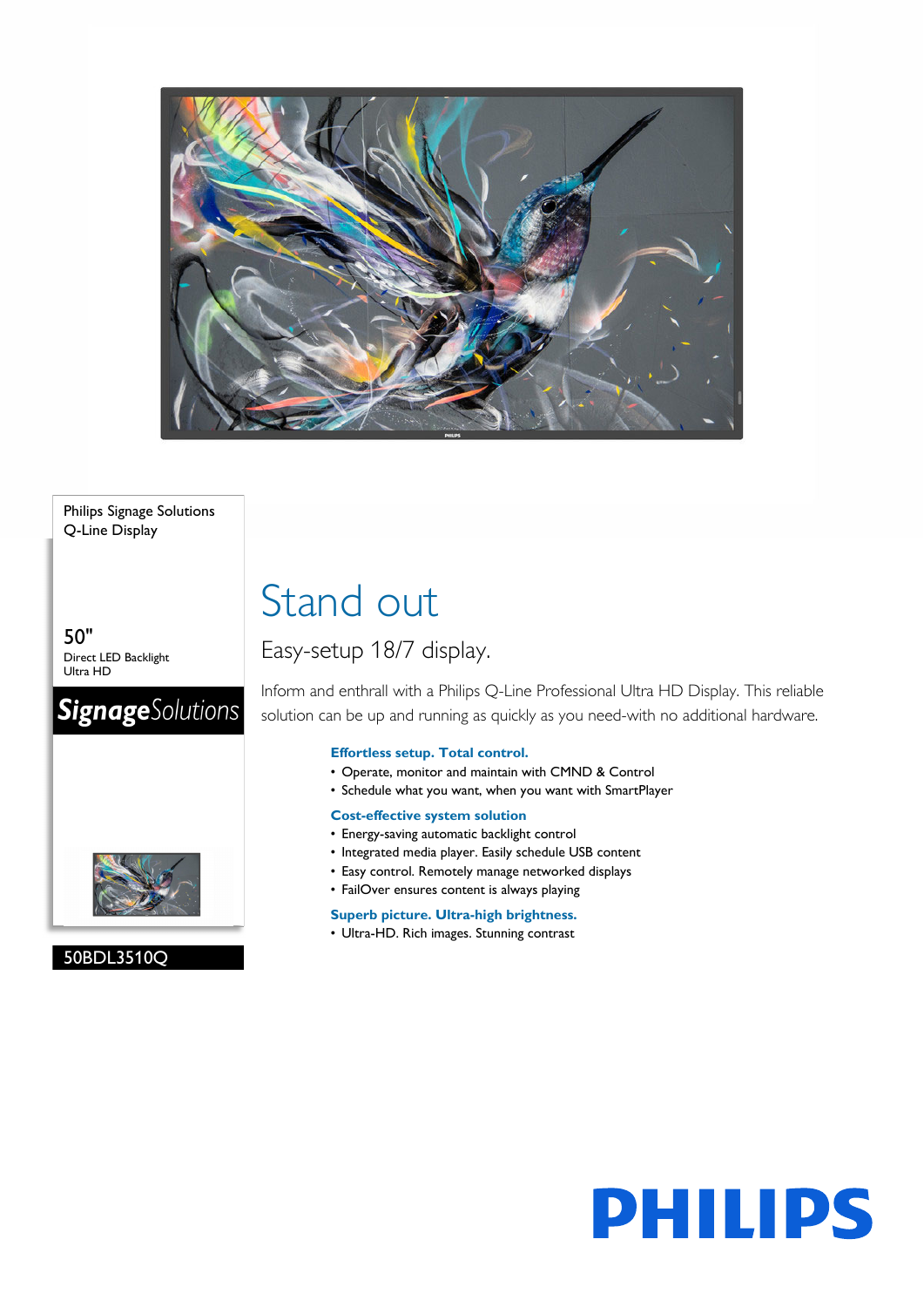# **Highlights**

### **CMND & Control**



Run your display network over a local (LAN) connection. CMND & Control allows you to perform vital functions like controlling inputs and monitoring display status. Whether you're in charge of one screen or 100.

#### **Integrated media player**

Easily schedule content to play from USB. Your Philips Professional Display will wake from

standby to play the content you want, and then return to standby once playback is done.

### **FailOver**



From waiting room to meeting room, never show a blank screen. FailOver lets your Philips Professional Display switch automatically between primary and secondary inputs ensuring content keeps playing even if the primary source goes down. Simply set a list of alternate inputs to be sure your business is always on.

### **SmartPlayer**



Turn your USB into a true cost effective digital signage device. Simply save your content (video, audio, pictures) on your USB and plug into your display.Create your playlist and schedule your content via the on screen menu, and enjoy your own created playlists anytime, anywhere.